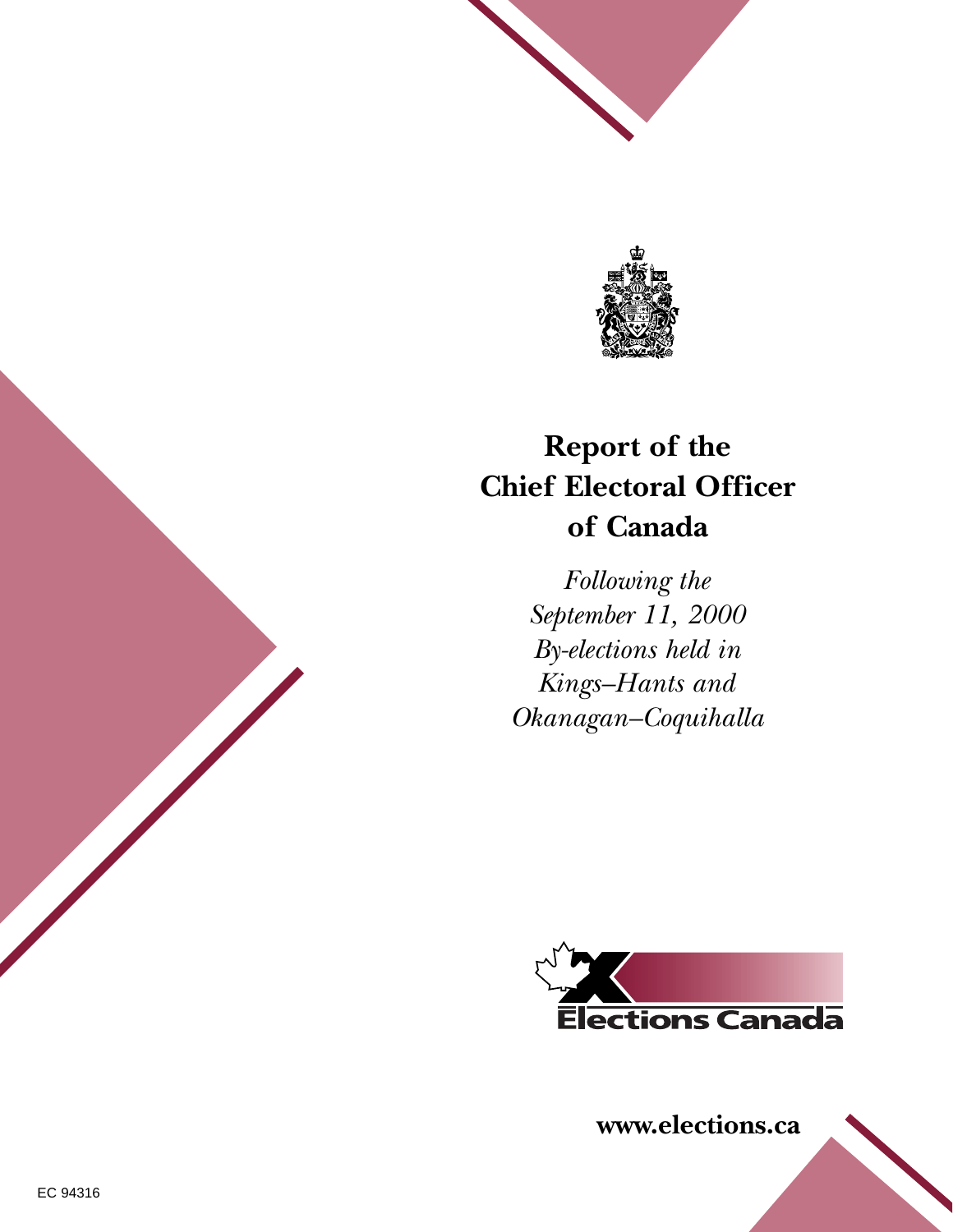

# **Report of the Chief Electoral Officer of Canada**

*Following the September 11, 2000 By-elections held in Kings–Hants and Okanagan–Coquihalla*

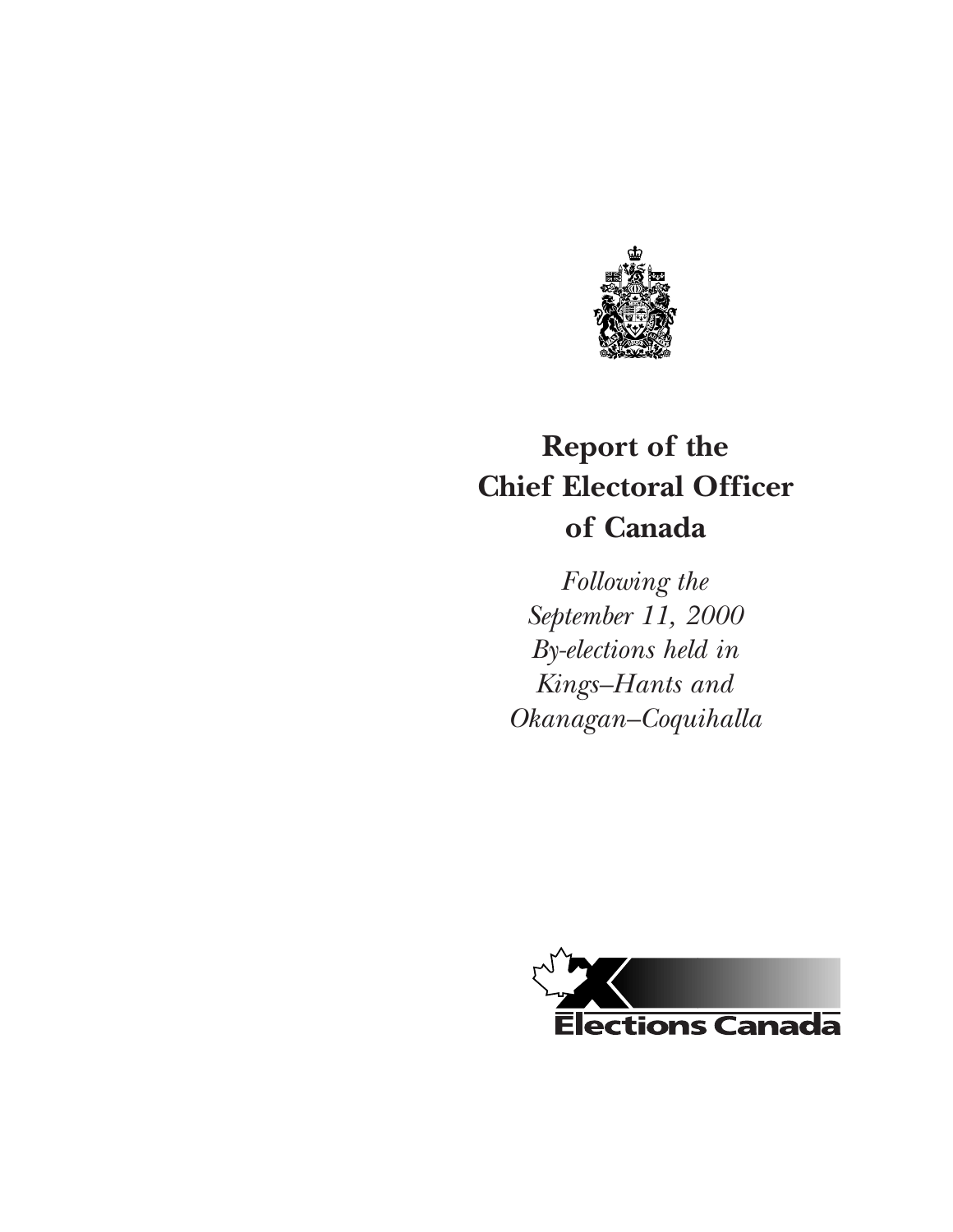#### **Canadian Cataloguing in Publication Data**

Elections Canada Report of the Chief Electoral Officer of Canada following the September 11, 2000 by-elections held in Kings–Hants and Okanagan–Coquihalla

Text in English and French on inverted pages. Title on added t.p.: Rapport du directeur général des élections du Canada sur les élections partielles tenues le 11 septembre 2000 dans Kings–Hants et Okanagan–Coquihalla. ISBN 0-662-65278-9 Cat. No. SE1-2/2000-1

- 1. Canada. Parliament—Elections, 2000.
- 2. Elections—Nova Scotia—Kings–Hants.
- 3. Elections—British Columbia— Okanagan–Coquihalla.
- I. Title.
- II. Title: Rapport du directeur général des élections du Canada sur les élections partielles tenues le 11 septembre 2000 dans Kings–Hants et Okanagan–Coquihalla.

JL193.C32 2000 324.9713'32 C00-980420-XE

#### © Chief Electoral Officer of Canada 2000

Catalogue No. SE1-2/2000-1 ISBN 0-662-65278-9

#### ALL RIGHTS RESERVED

#### PRINTED IN CANADA

For enquiries, please contact:

Public Enquiries Unit Elections Canada 257 Slater Street Ottawa, Ontario K1A 0M6 Tel.: 1 800 INFO-VOTE (1 800 463-6868) Fax: (613) 954-8584 TTY: 1 800 361-8935 Web site: www.elections.ca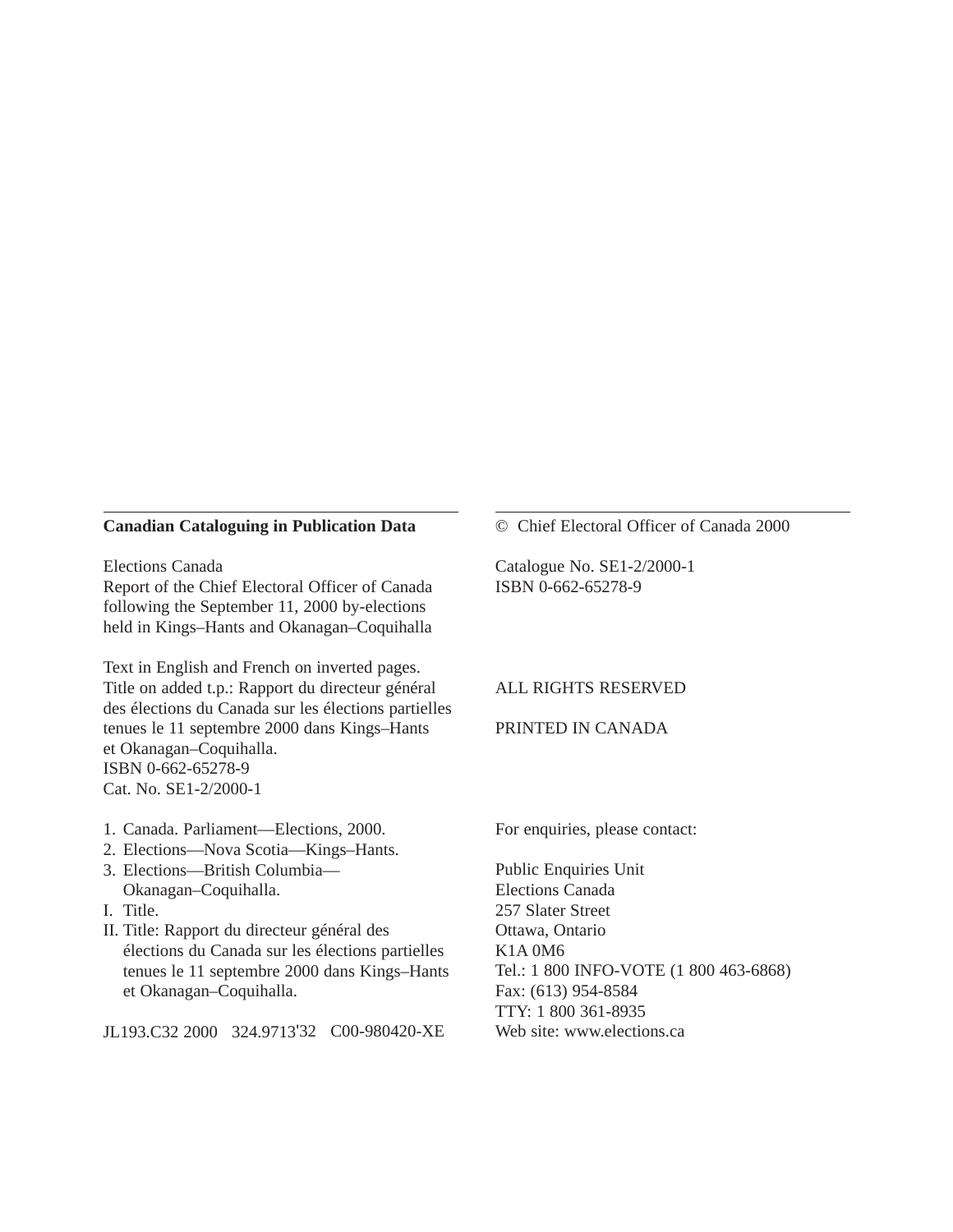### The Chief Electoral Officer • Le directeur général des élections

November 17, 2000

The Honourable Gilbert Parent Speaker of the House of Commons Centre Block, House of Commons Ottawa, Ontario K1A 0A6

Dear Mr. Speaker:

I have the honour to submit this report, which covers the administration of the federal by-elections held in the electoral districts of Kings–Hants and Okanagan–Coquihalla on September 11, 2000, and the administration of my Office since the publication of the previous report. This report is submitted in accordance with subsection 195(1) of the *Canada Elections Act*, R.S.C., c. E-2, within 60 days after the by-election writs were returned.

According to subsection 195(3) of the Act, this report shall forthwith be submitted by the Speaker to the House of Commons.

Summary information has been included on the results of the by-elections, together with an account of the events. The official voting results will be published and made available on Elections Canada's Web site (www.elections.ca) by the end of December 2000.

Yours truly,

Jean-Dieu Kigh

Jean-Pierre Kingsley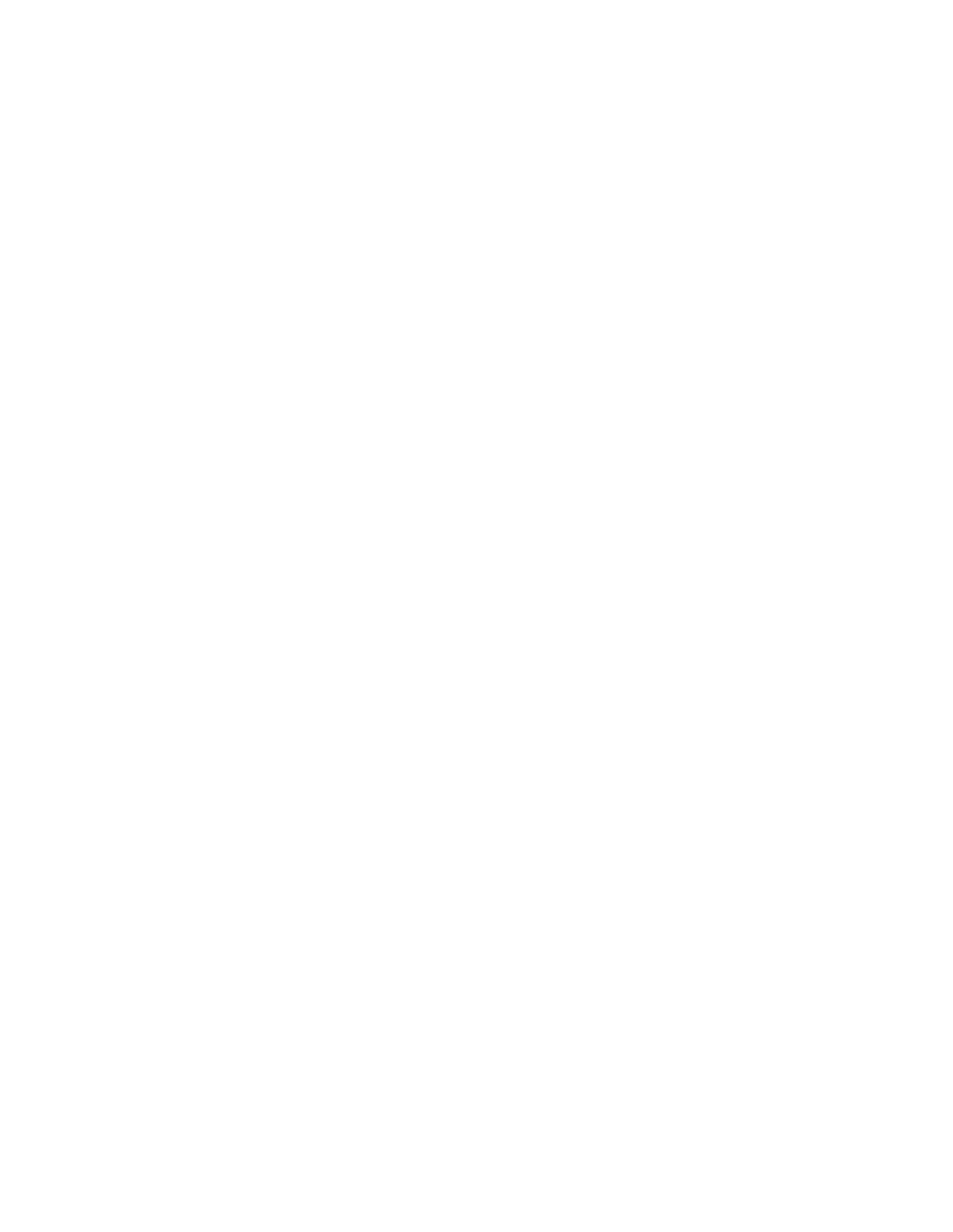# **Table of contents**

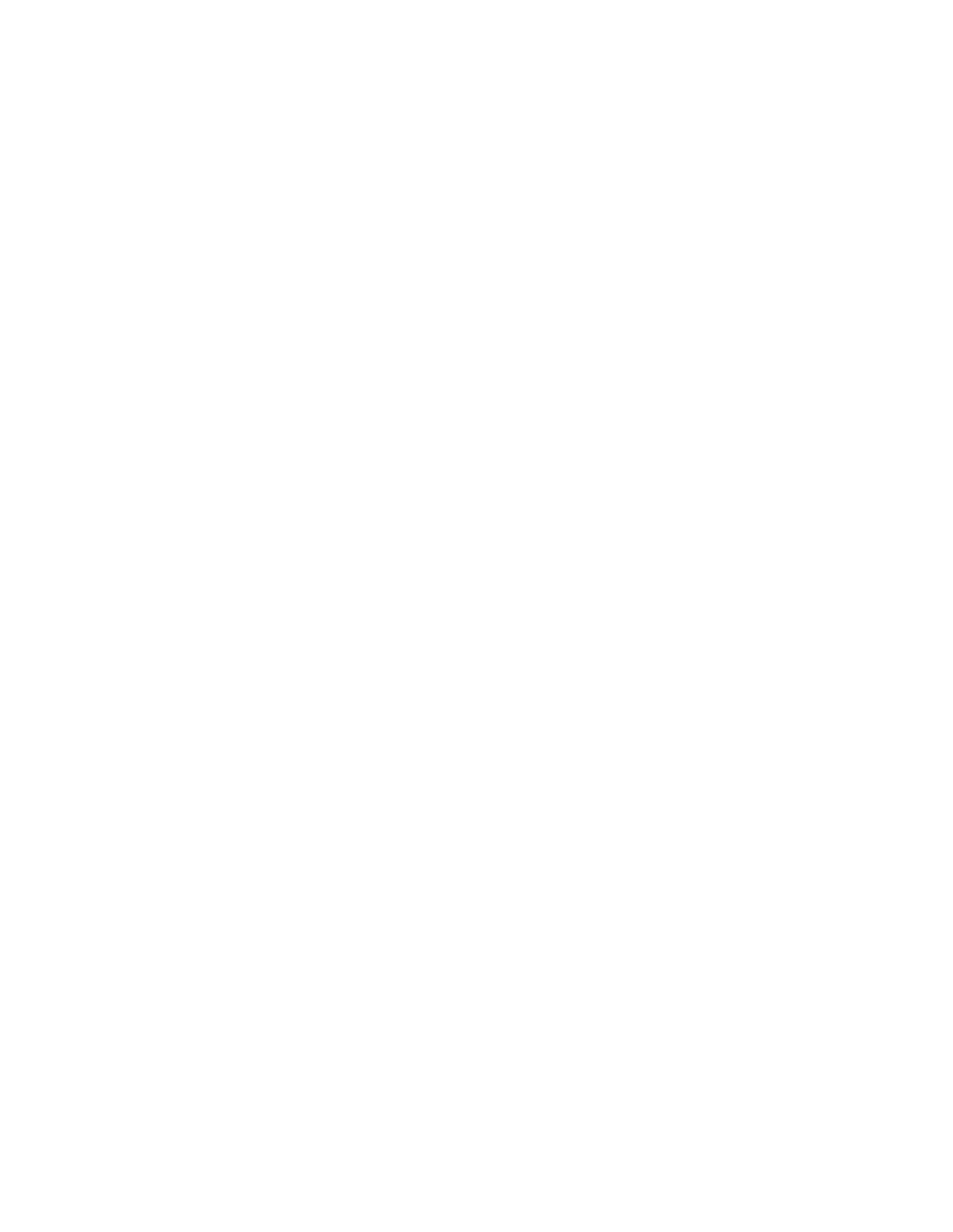## <span id="page-7-0"></span>**Foreword**

This report to the Speaker of the House of Commons describes the federal by-elections held in the electoral districts of Kings–Hants and Okanagan–Coquihalla on September 11, 2000, and the administration of my Office since the publication of the last report, on the by-election of May 15, 2000.

Both by-elections proceeded efficiently and successfully, as I conclude in my report. Communications, revision and voting were all conducted without any untoward incident. By-elections in Canada frequently result in smaller voter turnouts than general elections, and these two were no exception. The by-election turnout was 39.5 percent in Kings–Hants and 40.3 percent in Okanagan–Coquihalla, compared to 65.7 percent and 65.1 percent, respectively, in the 1997 general election.

During the past four months, Elections Canada has been exceptionally busy preparing for the changes required by the new *Canada Elections Act.* The Act received royal assent on May 31, 2000; our implementation planning went so smoothly that I was able to publish a notice in the *Canada Gazette* on September 1, stating that preparations for bringing the Act into operation had been completed, and that the new Act was in force as of that date. A summary of the main changes appears in this report.

Our plans for keeping the National Register of Electors up-to-date continue on schedule, and I am particularly pleased that we have signed a data-sharing agreement with the Office of the Chief Electoral Officer of Alberta. We believe that Elections Canada is at the forefront of those using modern technology for electoral administration, resulting in cost savings for Canadian taxpayers and greater convenience for Canadian voters. Both by-elections allowed us to try out several new computer applications, described in the report, with encouraging success.

Above all, I want to take this opportunity to acknowledge the dedication and imagination of Elections Canada's small staff, who work tirelessly on behalf of the Canadian electorate and Canadians of all ages. They have been tested severely during the past few months by election-preparedness activities, simultaneously handling the demands of the old *Canada Elections Act* and setting up procedures for the new Act. Few Canadians will see our staff during the long hours they put in, but all Canadians benefit from their energy and ideas. It is a privilege for me to work with them in the service of Parliament and the Canadian people.

Jean-Pierre Kingsley

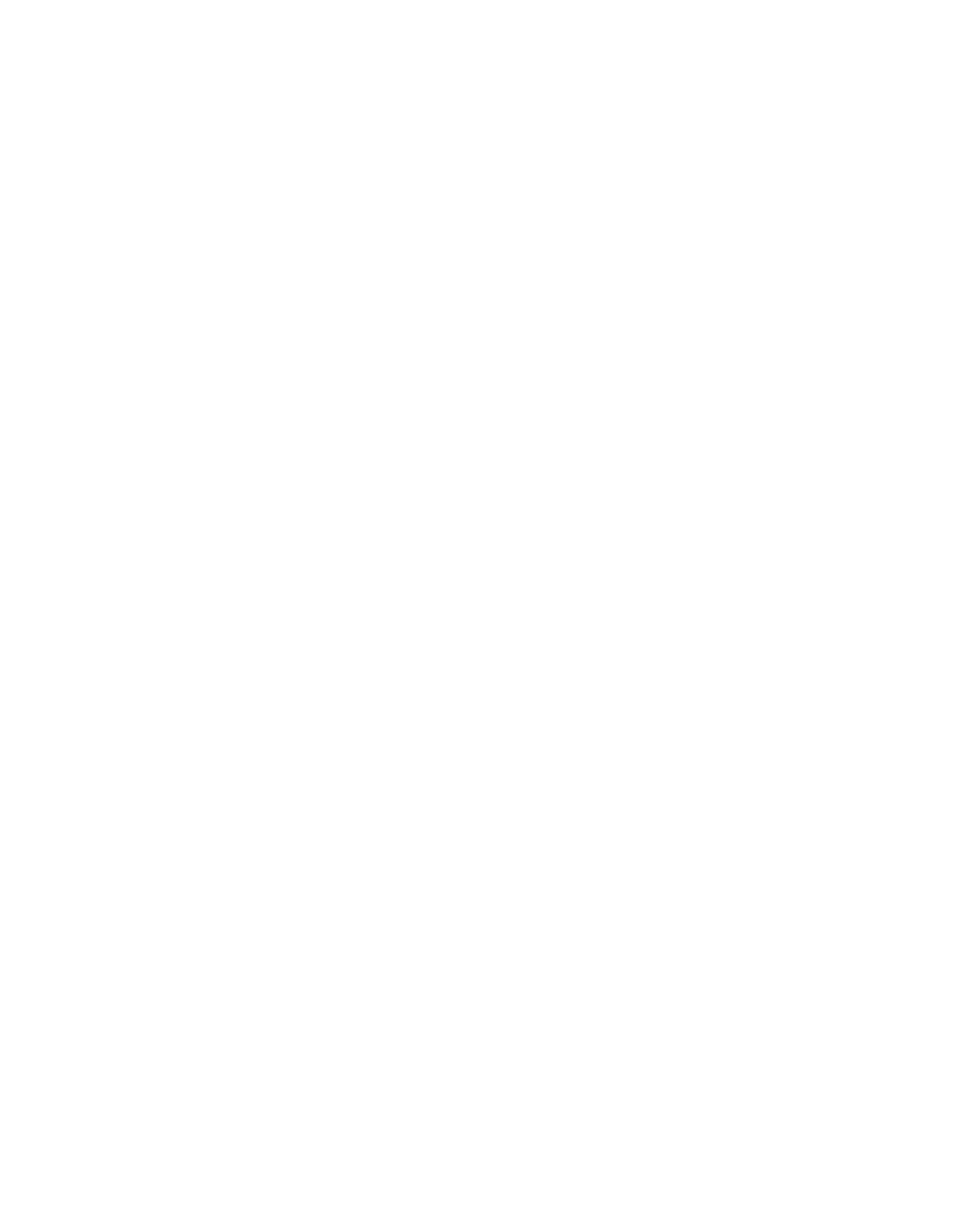# <span id="page-9-0"></span>**Elections Canada's activities since the previous report**

## **Follow-up to the May 15, 2000, by-election in St. John's West**

### *Candidates' election expenses*

Under the *Canada Elections Act*, candidates are required to file election expenses returns within four months of election day. Elections Canada is now reviewing financial returns from the five candidates who ran for office in the May 2000 by-election in St. John's West, to ensure compliance with the Act and to determine the amount of reimbursement owed to those candidates who qualified.

## **Legislative issues**

### *Amendments to electoral legislation*

The new *Canada Elections Act* received royal assent on May 31, 2000. It took effect on September 1, 2000, following the publication by the Chief Electoral Officer of a notice in the *Canada Gazette* that, the necessary preparations having been made, the Act was now in force. The new Act is available electronically in PDF format on Elections Canada's Web site at www.elections.ca under Electoral Law & Policy.

The new *Canada Elections Act* did not apply to the by-elections in Kings–Hants and Okanagan–Coquihalla. These by-elections were held under the *Canada Elections Act* in effect when the writs were issued on August 5, 2000.

The last two reports have briefly listed the main provisions of the new Act as it moved through the legislative process. The following is a more detailed summary of the principal changes that are now in force.

### *Third party election advertising*

• A third party is defined as a person or group other than a candidate, a registered party, or its electoral district association.

- A third party is required to register after incurring \$500 or more on election advertising, to appoint a financial agent and to file a report on its election advertising expenses and related contributions.
- The report must include the names and addresses of donors who contributed more than \$200 for election advertising purposes, during the period starting six months before the election was called and including the full election period. If the donor who contributes more than \$200 is a numbered company, the name of the chief executive officer or president of that company must be indicated.
- If the third party is a trade union, corporation or other entity with a governing body, the application for registration as a third party must include a copy of the resolution authorizing the election advertising expenses.
- There is a spending limit of \$150 000, of which no more than \$3 000 may be spent in any single electoral district.
- Third parties may not issue tax receipts as third parties, receive voters lists or be reimbursed for expenses.
- Third parties are subject to the same blackout period for advertising and election opinion surveys as registered political parties and candidates.

### *Financing rules for registered political parties and candidates*

- More detailed financial reports are now required from registered parties, to permit better assessment of their financial activities.
- Registered parties are required to file an audited financial report for each trust fund they establish for an election.
- Details are required of any transfer of funds from registered parties to candidates, electoral district associations and trust funds established for the election of a candidate.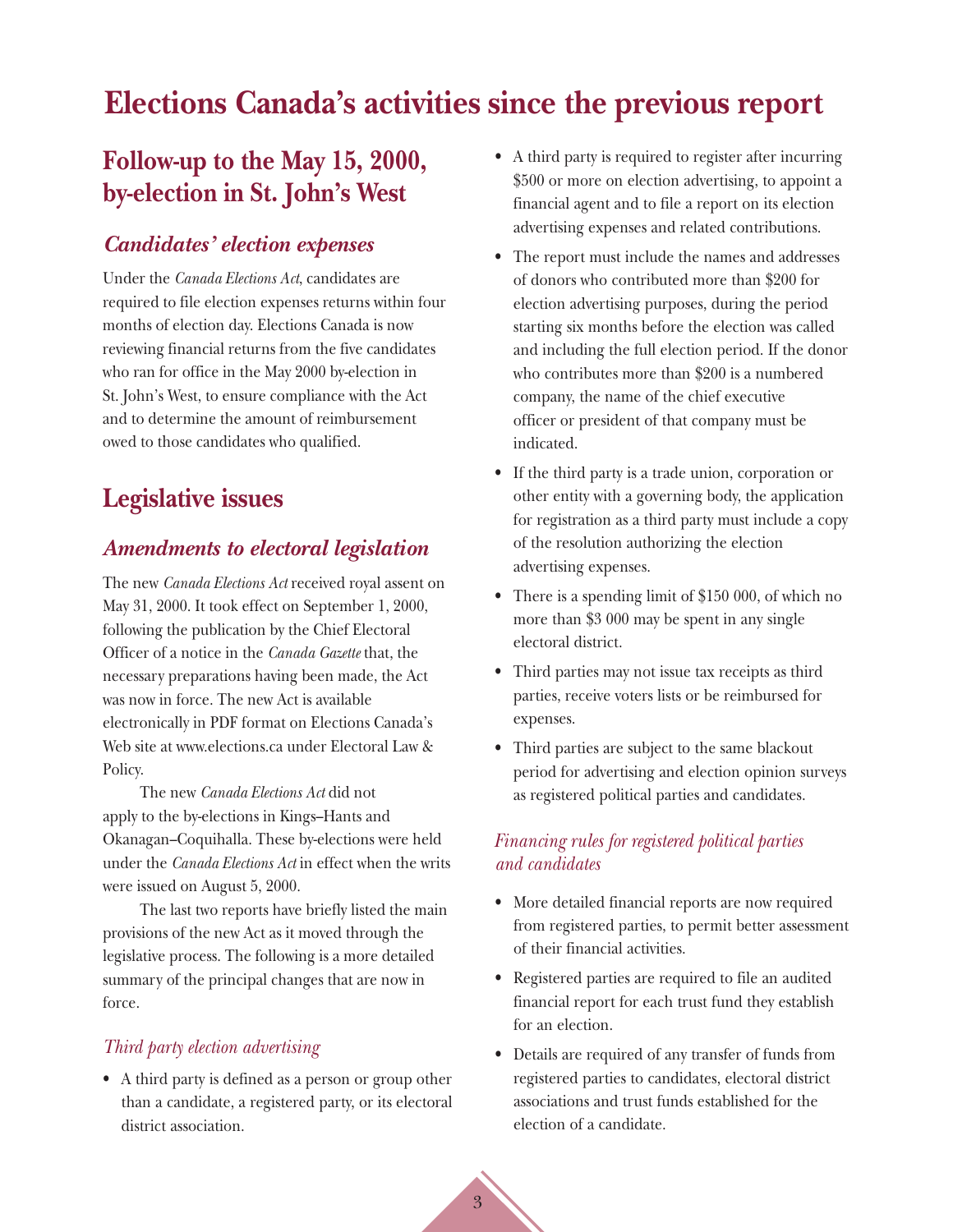- Reimbursement of election expenses, for those parties that qualify, is based on election expenses actually paid, rather than declared election expenses.
- The refund of a candidate's nomination deposit no longer depends on the number of votes that the candidate received. The deposit is refunded in full if reporting requirements are met.
- A registered party that fails to nominate at least 50 candidates is not required to liquidate its assets if it reapplies to become a registered party, and files financial reports and a declaration of intent to run candidates with the Chief Electoral Officer.
- A party created by the merger of registered parties may keep the assets of the constituent parties.
- The maximum subsidy for a candidate's auditor is increased from \$750 to \$1 500.
- The method of publishing financial reports is left to the discretion of the Chief Electoral Officer.
- The threshold for disclosure of donors has been increased from \$100 to \$200, with addresses as well as the names of donors required. If the donor is a numbered company, the name of the chief executive officer or president of that company must be indicated.

### *Election advertising and election opinion surveys*

- Media outlets are required to include a survey's methodology when reporting on a new opinion survey during the first 24 hours that the survey results are transmitted to the public.
- Election advertising and publishing or broadcasting new election survey results are prohibited on election day.

### *Changes more directly affecting voters*

- Voters living in apartment buildings have the right to post election signs, subject to reasonable restrictions.
- Candidates and their representatives have the enforceable right to enter apartment and condominium buildings from 9:00 a.m. to 9:00 p.m.

during an election campaign, except for safe-house dwellings for persons living under reasonable apprehension of bodily harm.

- Voting hours for all by-elections occurring on the same day in one time zone now run from 8:30 a.m. to 8:30 p.m., local time.
- Canadian voters who are temporarily abroad may submit their special ballots at high commissions, embassies, consulates and other designated locations.
- Registration by vouching is no longer restricted to rural areas, but extends to all polling divisions in Canada.
- The *Income Tax Act* has been amended to raise the threshold for receiving the 75 percent political tax credit from \$100 to \$200.

### *Enforcement*

- The Commissioner of Canada Elections may enter into compliance agreements with individuals who commit offences. These agreements must be entered into voluntarily by the persons concerned. The Commissioner must publish a summary of each compliance agreement.
- The Commissioner is empowered to seek a court injunction during a campaign ordering someone to conform with the Act, or to refrain from contravening the Act, if fairness or the public interest requires action to be taken.
- The *Dominion Controverted Elections Act* has been repealed and its provisions added to the *Canada Elections Act*.
- Outdated statutes have been repealed: the *Corrupt Practices Inquiries Act* (1876) and the *Disfranchising Act* (1894).

### *Electoral administration*

- The language and organization of the *Canada Elections Act* have been updated and made clearer.
- The Chief Electoral Officer is authorized to develop and test electronic voting techniques during an election, with the prior approval of the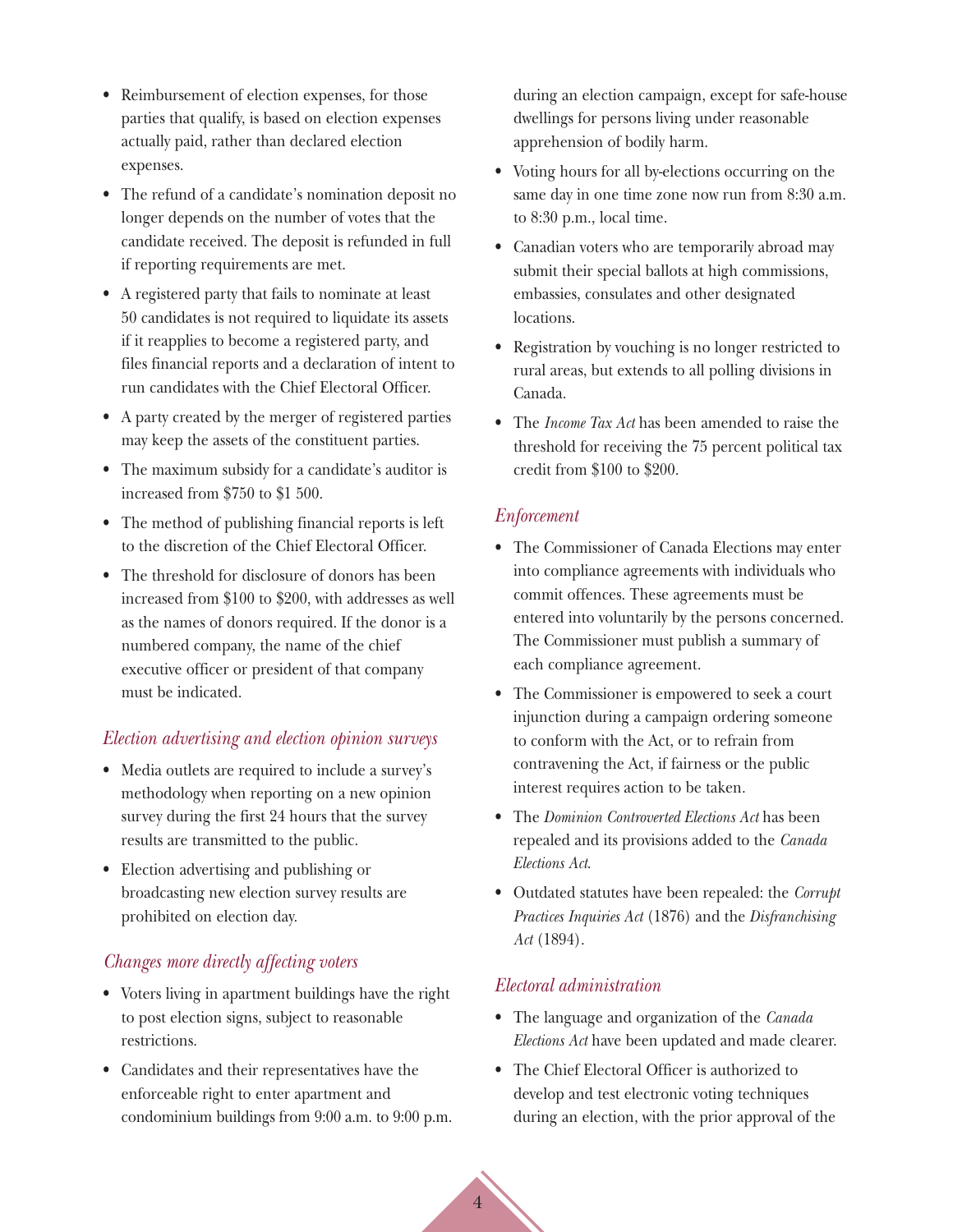<span id="page-11-0"></span>committee of the House of Commons that considers electoral matters.

- Returning officers now have the right to vote.
- In the case of a tie vote in an electoral district, a new election will be held in that district.
- The returning officer must verify the qualifications to vote of voters who sign nomination papers.
- It is now possible to submit nomination papers electronically in all electoral districts, either to the returning officer or to a person designated by the returning officer. The original documents must be provided to the returning officer 48 hours after the close of nominations.

### *Recent court matters*

During the period covered by this report, some aspects of electoral administration and electoral law were being tested in the courts.

On May 2, 2000, the Progressive Conservative Party of Canada applied to the Federal Court – Trial Division for judicial review of the Chief Electoral Officer's decision to allow the Reform Party of Canada to change its name to the Canadian Reform Conservative Alliance. On May 23, 2000, the Progressive Conservative Party of Canada also filed a statement of claim in the Federal Court, under the *Trademarks Act*. No hearing has yet been held in either case.

On July 7, 2000, Stephen Harper filed an action in the Alberta Court of Queen's Bench, asking that ss. 323(1), 323(3) and 350–362 of the *Canada Elections Act* – dealing with third party requirements – be held unconstitutional. The hearing of this action began on October 2, 2000.

On August 16, 2000, the Ontario Court of Appeal issued its decision in the case of *Figueroa* v. *Canada (Attorney General)*, concerning the requirements for registration of a political party. It upheld the constitutional validity of the rule that a party may become registered only after it nominates candidates in at least 50 ridings during a general election. However, it decided that restricting the identification of party affiliation on the ballot to registered parties was contrary to s. 3 of the *Canadian*

*Charter of Rights and Freedoms*; in the Court's view, identification of party affiliation was particularly important where small political parties were concerned. The court suspended the effect of this judgment for six months so that Parliament may make the necessary modifications to the *Canada Elections Act*.

## **The National Register of Electors**

### *Maintaining the Register*

Between general elections, the National Register of Electors is kept as up-to-date and accurate as possible, so that it is ready at any time to generate reliable preliminary voters lists for federal general elections, referendums, and by-elections, such as those just held in Kings–Hants and Okanagan–Coquihalla.

The Register is continually updated with data from the Canada Customs and Revenue Agency, Citizenship and Immigration Canada, provincial and territorial motor vehicle and vital statistics registrars, and electoral agencies in British Columbia and Quebec (which have permanent voters lists). Voters lists from provincial and territorial elections are also used to update the Register. Elections Canada has agreements in place or under negotiation to obtain access to these lists from every province and territory.

The *Canada Elections Act* stipulates that active consent is required from individuals for the transfer of their information from federal sources to maintain the National Register of Electors. For the 1999 tax year, 84 percent of income tax filers consented to the transfer of their information to update the Register, and 87 percent of new Canadians consented to be added to the Register.

In March, Elections Canada signed an agreement with the Canada Post Corporation to receive the names and addresses of people who have notified Canada Post of their changes of address. Elections Canada can only use this information for mailing purposes. This information, however, can be used to update the Register with the express consent of each individual. Elections Canada will mail designated individuals a request for their consent to update the Register with their new address information.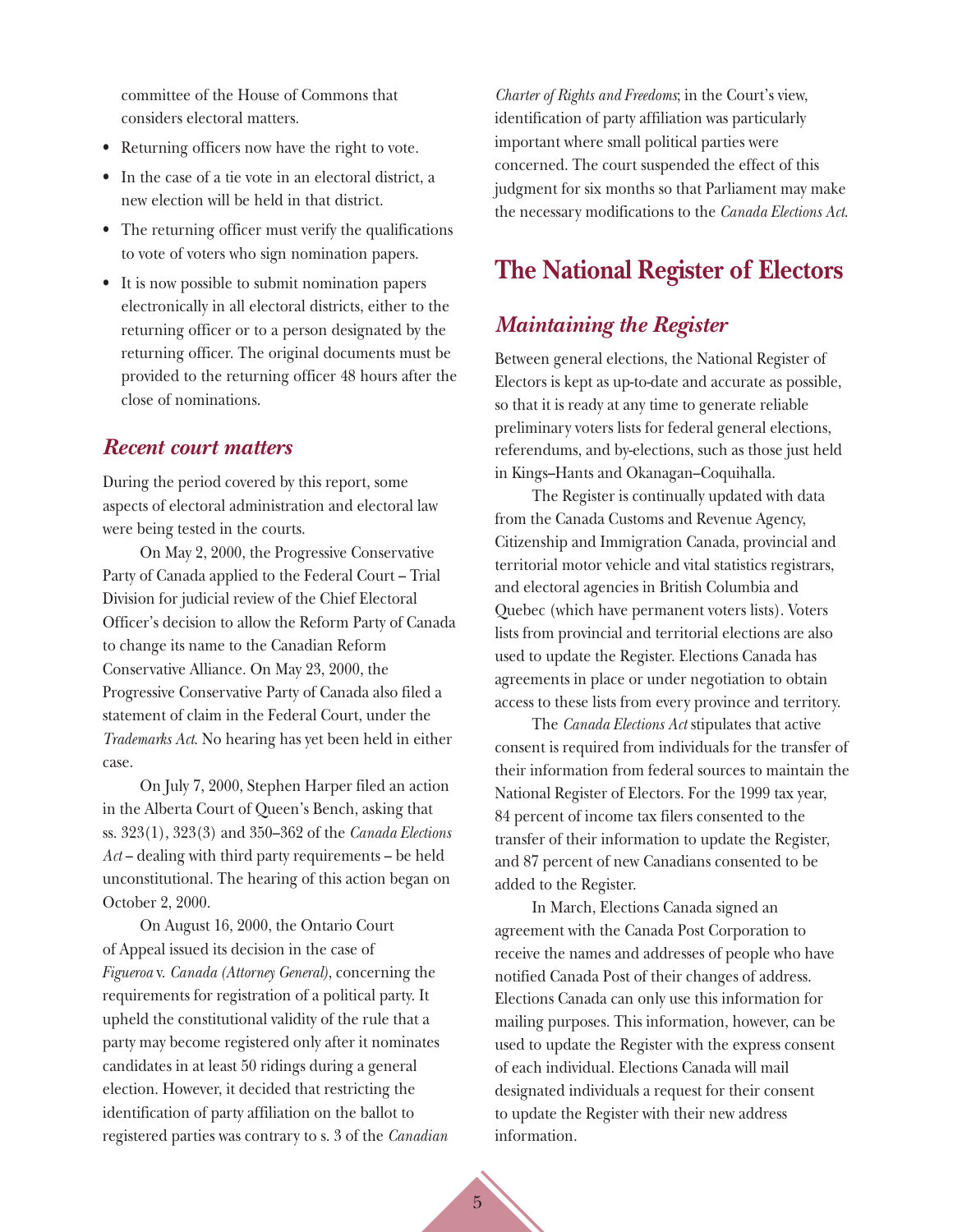<span id="page-12-0"></span>During its regular maintenance activities, the agency mails a request to individuals who turned 18 to confirm their citizenship, and to ask their consent to be added to the National Register of Electors. Elections Canada identifies these people by using information from the Canada Customs and Revenue Agency and motor vehicle registrars.

To date, only 25 percent of these 18-year-olds have consented to be added to the Register. In light of these disappointing results, we undertook a qualitative and quantitative evaluation of this outreach activity during the summer, and will complete it this fall. Elections Canada also plans a mailing to previous nonrespondents during the next general federal election.

## *Sharing Register data*

Data-sharing partnerships help to ensure that the quality of the National Register of Electors is consistently high, both during and between elections. Using revised voters lists from other jurisdictions to augment the standard update sources can improve the Register's quality. Sharing the Register's data with other electoral agencies also reduces costs for all Canadian taxpayers.

Since the last report, an agreement was signed on May 26, 2000, with the Office of the Chief Electoral Officer of Nova Scotia, to use data from the Register to establish voters lists for the forthcoming elections in certain municipalities in October 2000. Under existing agreements, Register data was similarly shared with electoral agencies in Ontario and in Newfoundland and Labrador.

On September 22, 2000, Elections Canada signed a sharing agreement with the Office of the Chief Electoral Officer of Alberta. The National Register of Electors will receive electoral data resulting from Alberta's recent confirmation process; in return, Alberta may request extracts from the National Register to create voters lists and update the Alberta Register of Electors System. The agreement also provides for technical assistance from Elections Canada in updating the Alberta Register, including software, documentation and technical and methodological support. The agreement is in effect until December 31, 2003.

Each agreement includes mandatory security measures. Voter data is personal information that is protected by the *Canada Elections Act* and the *Privacy Act*. Under the *Canada Elections Act*, the information may only be used for electoral purposes.

## **Information technology: Maintaining election readiness**

### *Reporting election results: Redesigned software*

The Event Results System, first used in the 1993 general election, has been redesigned to take advantage of technological advances. This computer software helps returning officers to tabulate and send poll-by-poll election results electronically to the media and Elections Canada's Web site; it allows Elections Canada to gather and verify the poll-by-poll results received from the 301 electoral districts, and to gather, merge and verify the voting results under the Special Voting Rules.

The new system automates several manual processes, and improves electronic data transmission from Elections Canada to the electoral districts. For example, information that was previously sent by fax (such as the Special Voting Rules results) is transmitted electronically to returning officers from Ottawa on election night. The redesigned software also permits more rapid certification of the official results for publication. Successfully introduced in the September 11 by-elections, the system transmitted the results to the agency's Web site and the local media quickly and accurately.

## *Registration in the electoral districts: New software is operational*

The computerized REVISE system for handling revision is now fully operational. The system has improved the preparation of voters lists from data in the National Register of Electors, and will accommodate changes resulting from the recent amendments to the *Canada Elections Act*. Used for the second time in the Kings–Hants and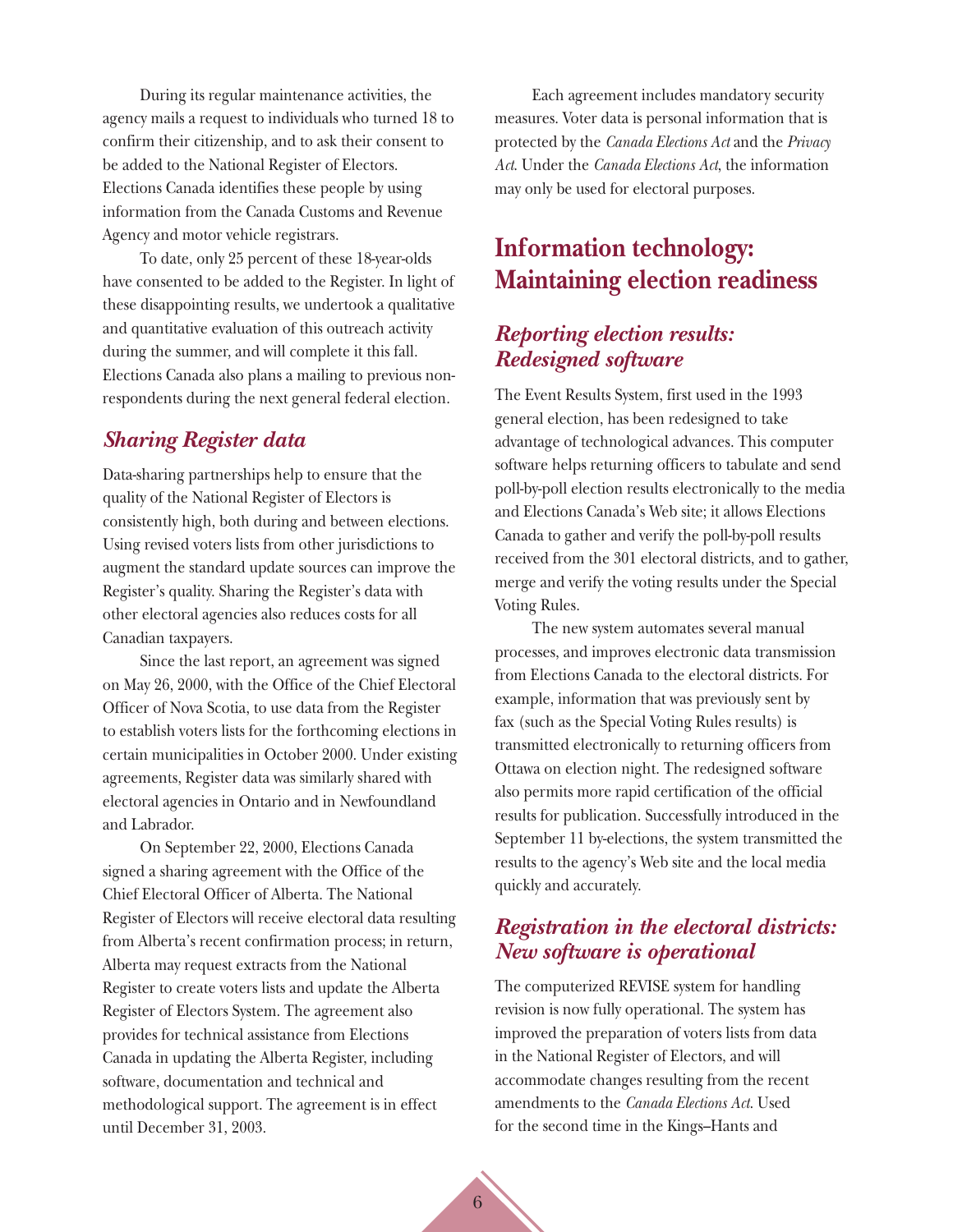<span id="page-13-0"></span>Okanagan–Coquihalla by-elections for updating the voters lists, the system once more met Elections Canada's expectations.

### *New computer network and equipment used by returning officers*

The by-elections in Kings–Hants and

Okanagan–Coquihalla served as proving grounds for several technological projects undertaken by Elections Canada in the last year. Chief among them was the implementation of an integrated local area network linking all computers in the office of the returning officer, and also capable of linking to the Elections Canada network in Ottawa. For the first time, IBM, the agency's field-equipment contractor, provided information technology services under its newly awarded contract.

The network proved to be very robust and effective; the equipment performed well and, as expected, worked with very few problems despite the complexity of introducing new systems under field conditions.

## *Returning Office Payment System successfully tested*

During the by-election in Kings–Hants, the new Returning Office Payment System was successfully tested as a pilot project. The system helps returning officers to track staff budgets, produce financial reports, prepare payment information for poll officials, the returning officer's staff and landlords, and send all the information to Ottawa so that Elections Canada can process the payments.

## **Electoral geography: New maps**

The agency has produced new polling division documents and maps for all electoral districts. These maps are newly formatted and updated to reflect the results of a mapping survey conducted among returning officers and political parties in spring 1999. The new maps were used for the by-elections in Kings–Hants and Okanagan–Coquihalla.

National packages of geographic documents and maps have now been sent to the headquarters of all registered political parties. Members of Parliament received the same package for their electoral districts. The documentation includes descriptions of all polling divisions within each electoral district, poll keys that list streets alphabetically by name (listing also the number of the polling division and advance poll within which they are located), lists of the advance polling districts, and various map formats by electoral district, polling division and municipality.

Revised street indexes and the *Guide to Federal Electoral Districts* have recently been sent to all members of Parliament. The indexes help voters who use the Special Voting Rules determine the electoral district in which they are qualified to vote at a general election; they also provide information for anyone else wishing to determine the electoral district in which certain addresses are located. The guide is used to determine the electoral districts of almost 30 000 specific localities, and includes cities that contain more than one electoral district.

Elections Canada continues to update the National Geographic Database – a highly successful co-operative venture with Statistics Canada. The database is a national road network containing streets, address ranges, administrative boundaries and topographical features such as lakes and rivers.

A concerted effort is underway to increase the number of address ranges within the road network, especially those in newly built areas. The aim is to allow voters' addresses to be georeferenced, an operation by which each voter's address is assigned an x-y coordinate, which is then used to locate it in an electoral district and polling division. This enables the Register to be shared with jurisdictions that have different boundaries. Following the redistribution of electoral boundaries after the next census, it will also make the job of transposing the voters lists much easier.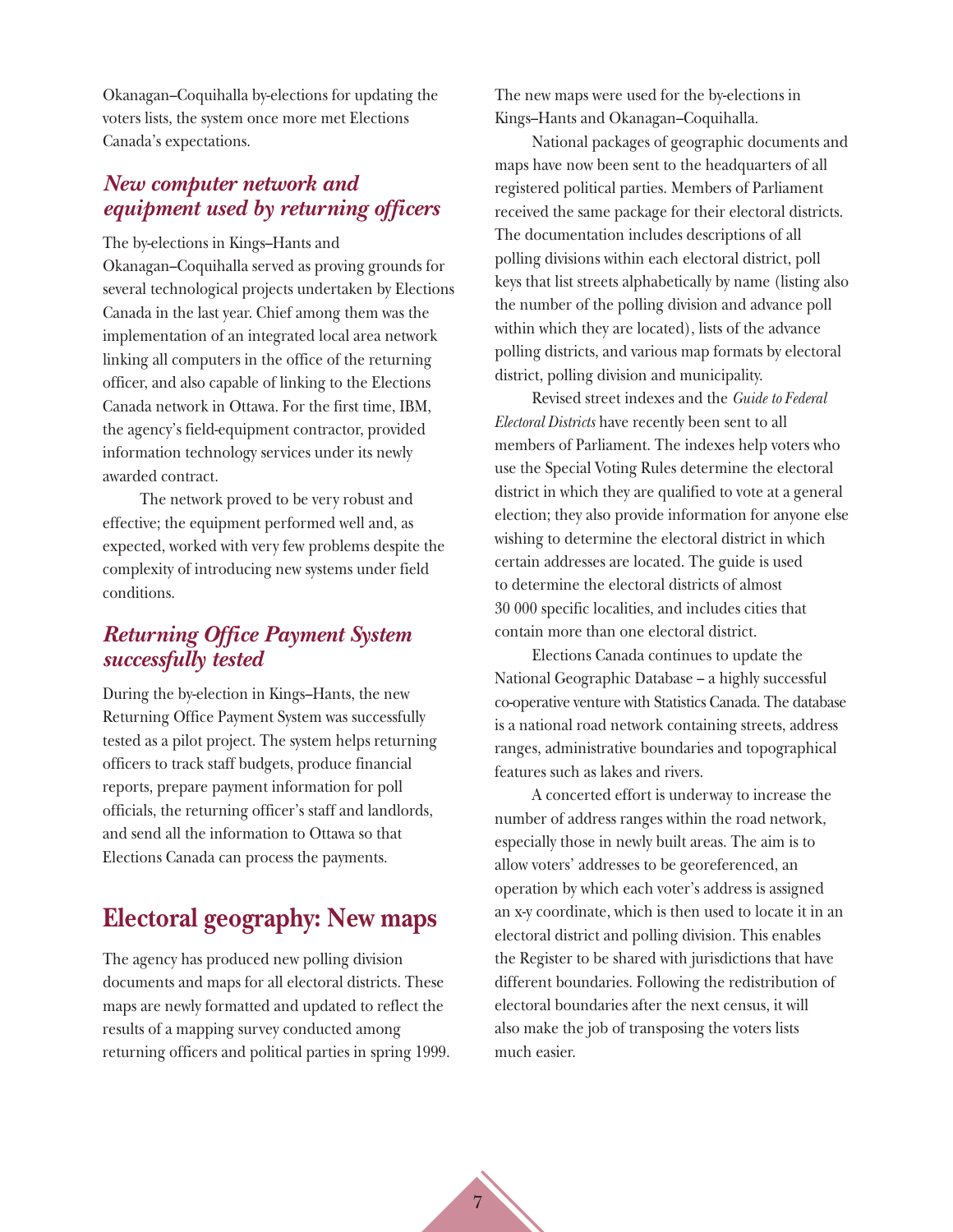## <span id="page-14-0"></span>**Our largest election-readiness training program**

As part of Elections Canada's plans to be ready for a general election under the new Act by September 1, 2000, the biggest training program ever held at the agency took place this summer in Ottawa. The project brought together 301 returning officers, 301 assistant returning officers and 301 automation coordinators, with 25 trainers and presenters from nine different divisions at Elections Canada.

The election officers received nearly 25 000 hours of training between July 31 and August 26 on recent developments in electoral administration, including:

- the impact of changes to the *Canada Elections Act*
- the new voter registration system (REVISE)
- the revised event management system
- the revised event results system
- the new organizational structure of local offices
- the new financial management system for returning officers
- the new voter information card
- the revised tariff of fees
- the new process for assessing the performance of returning officers

Evaluation reports completed by the participants indicated a high level of satisfaction with the training.

## **Relations with Parliament and registered political parties**

## *Appearance of the Chief Electoral Officer before the Standing Committee on Procedure and House Affairs*

On May 18, 2000, the Chief Electoral Officer appeared before the House of Commons Standing Committee on Procedure and House Affairs to present Elections Canada's main estimates. He provided an overview of some of Elections Canada's recent achievements. These include conducting five by-elections in the 1999-2000 fiscal year; signing a memorandum of understanding with the Chief Statistician of Canada to merge geographic databases, giving Elections Canada the most detailed and current digital national road network in Canada; and making sure that the National Register of Electors continues to function and progress as planned. The Register is still projected to cut voter registration costs by some \$30 million for the next and subsequent elections.

The occasion also presented an opportunity to highlight some of the agency's plans and priorities for the 2000-2001 fiscal year, including the implementation of the new *Canada Elections Act*; Elections Canada's program to inform the public and all stakeholders about the Act's new provisions; training sessions for returning officers and key members of their staff; and the development of outreach programs to give all voters the information necessary to understand and participate in the electoral process.

The full text of the statement made by the Chief Electoral Officer at his appearance before the committee, and all his other public statements, are available on the Elections Canada Web site at www.elections.ca under Media (Statements and Speeches).

## *Advisory Committee of Registered Political Parties*

The Advisory Committee of Registered Political Parties met on June 8, 2000, to receive updates on the National Register of Electors and on the revision and registration process, and hear an overview of the communication program the agency is preparing for the next general election.

On the following day, Elections Canada held a special briefing session on the new *Canada Elections Act*. The briefing was open both to registered political parties and to parties eligible for registration. The presentations summarized the changes to operational and campaigning provisions, and to provisions dealing with the registration of political parties, election financing for parties and candidates, enforcement,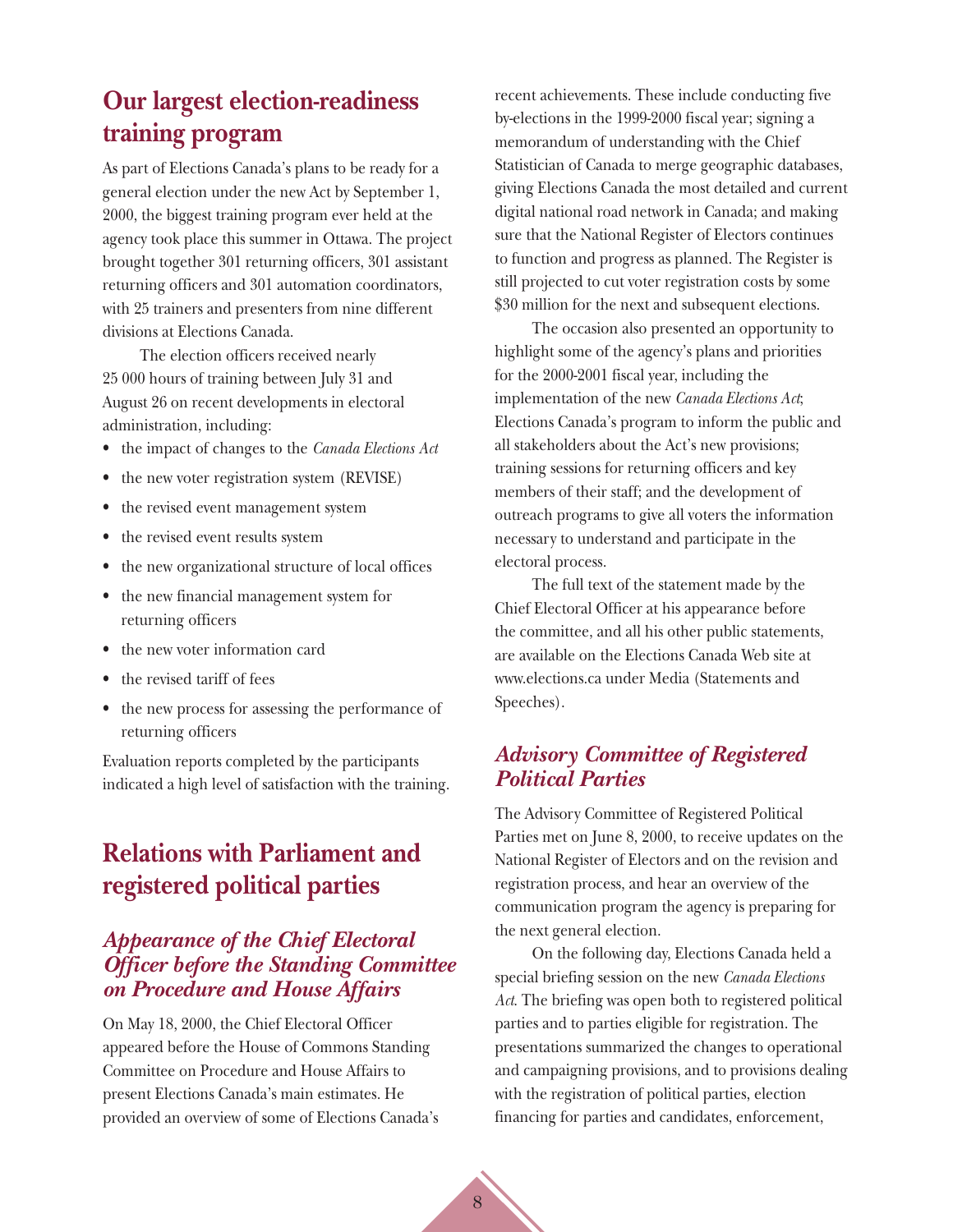<span id="page-15-0"></span>communications, and third parties. Following the June 9 briefing, the Chief Electoral Officer extended membership on the committee to parties that are eligible for registration.

## **New publications**

The third edition of Elections Canada's biannual journal, *Electoral Insight*, was published in June, with the theme of technology in the electoral process. The journal is directed to readers interested in electoral issues, including parliamentarians, officials of international and Canadian electoral-management organizations, election officers and academics.

The third phase of the Web module *Explore A History of the Vote in Canada* was launched during a ceremony at the Canadian Museum of Civilization in Hull, Quebec, on August 9, 2000. The ceremony marked the 80th anniversary of the office of Chief Electoral Officer of Canada. The Web module examines the development of the Canadian electoral system since the colonial era. The first two phases of the Web module – *Journeys* and *Timeline*, launched last year – survey the general history of the vote from the 18th century to the present. This third phase, *Chronicle*, examines the contemporary period in detail, beginning with the creation of the office of Chief Electoral Officer. It includes *SElections*, Elections Canada's new electronic trivia game, an enjoyable and challenging way to learn about the history of the vote in Canada. The module was created in co-operation with the Canadian Museum of Civilization. It is accessible on the museum's Web site (www.civilization.ca/hist/elections/el\_000\_e.html) and from the information booth in the museum's Social Progress Gallery.

Elections Canada's new Web site, launched in September, now makes it easy for any viewer to set up his or her own personal screen to view election results as they come in. The customized screen can show past and live results by political party, by electoral district, by province, or in any combination the viewer wants.

## **International activities**

In June 2000, Elections Canada received a delegation from Kosovo. The four journalists from the Kosovo Radio and Television System were seeking information on Elections Canada's Web site, broadcasting, the public Enquiries Unit, media relations, civic education programs, information tools for reporters and information technology.

Also in June, Elections Canada received a delegation from Croatia, representing the Croatia-Canada Women Parliamentarians Network. The purpose of this study tour was to share information on different ways of organizing elections, the role of the Chief Electoral Officer of Canada, public education and the influence of political parties.

At the request of the United Nations, the Assistant Director of International Services accepted a one-month assignment with the United Nations, in Mexico, to help coordinate and support the Special Guests Program of the Instituto Federal Electoral for the elections that took place on July 2, 2000. Under the program, special guests systematically visited polling stations to obtain information on how the polling day activities were carried out.

At the request of the non-profit Carter Center of Atlanta, Georgia, the Assistant Chief Electoral Officer for International Services joined a delegation responsible for monitoring and observing the Venezuelan national elections on July 30, 2000.

In early September, the Assistant Chief Electoral Officer for International Services also participated in a training workshop for members of the Kosovo Election Commission at the International Institute for Democracy and Electoral Assistance in Stockholm, Sweden.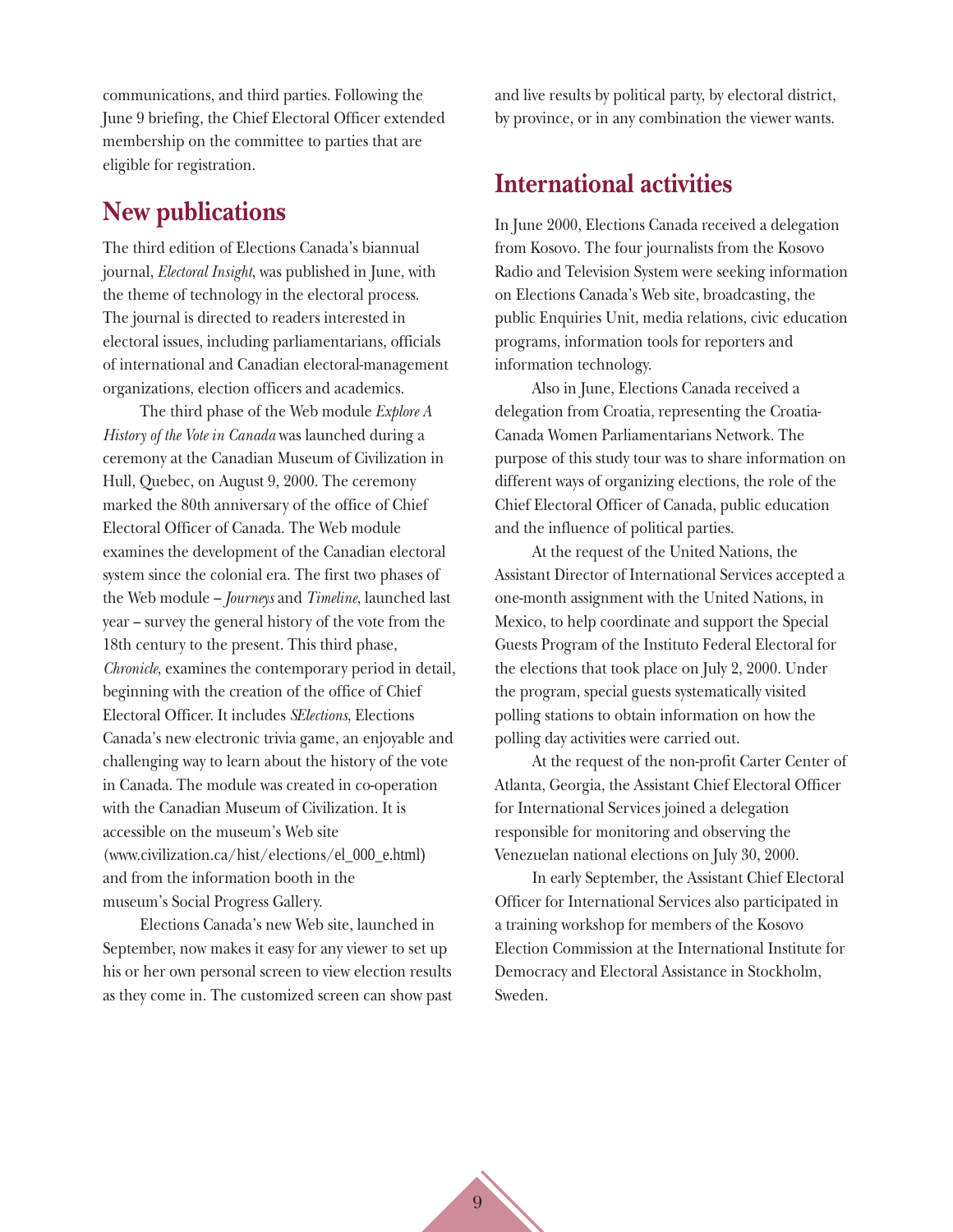# <span id="page-16-0"></span>**The by-elections in Kings–Hants and Okanagan–Coquihalla**

On July 19, 2000, Jim Hart, Canadian Reform Conservative Alliance Member of Parliament for Okanagan–Coquihalla, resigned his seat in the House of Commons.

On July 24, Scott A. Brison, Progressive Conservative Party of Canada Member of Parliament for Kings–Hants, resigned his seat in the House of Commons.

On August 5, the Governor in Council announced that by-elections to fill the vacancies in the two electoral districts would be held on September 11. Following this announcement, the Chief Electoral Officer issued writs to the returning officers of the two electoral districts, directing them to conduct the by-elections. Table 1 is an overview of the important milestones during the period from the issue of the writs to their return.

| Table 1                                                                                   |
|-------------------------------------------------------------------------------------------|
| Key dates for the September 11, 2000, by-elections in Kings–Hants and Okanagan–Coquihalla |

| <b>Date</b>          | <b>Election calendar day</b> | Event                                                                                  |
|----------------------|------------------------------|----------------------------------------------------------------------------------------|
| August 5             | Day 37                       | Issue of the writs; preparations made to open the<br>offices of the returning officers |
| August 5 to 12       | Days 37 to 30 (midnight)     | Advertising blackout period for political parties                                      |
| August 8             | Day 34                       | Proclamation published in Okanagan-Coquihalla;<br>candidates may file nominations      |
| August 9             | Day 33                       | Revision of voters lists begins                                                        |
| August 9             | Day 33                       | Proclamation published in Kings-Hants;<br>candidates may file nominations              |
| August 14            | Day 28                       | Targeted revision begins                                                               |
| August 16, 17 and 18 | Days 26, 25 and 24           | Notices of Confirmation of Registration mailed to<br>all registered voters             |
| August 21            | Day 21 (2:00 p.m.)           | Nominations of candidates close                                                        |
| August 31            | Day 11                       | Revised voters lists distributed                                                       |
| September 1, 2 and 4 | Days 10, 9 and 7             | Advance polls                                                                          |
| September 5          | Day 6 (6:00 p.m.)            | Revision and special ballot registration end                                           |
| September 8          | Day 3                        | Official voters lists distributed                                                      |
| September 10 and 11  | Days 1 and 0                 | Advertising blackout period for political parties                                      |
| September 11         | Day $0$                      | Election day                                                                           |
| September 12         | $Day -1$                     | Official additions                                                                     |
| September 19         | Day $-8$                     | Writs returned                                                                         |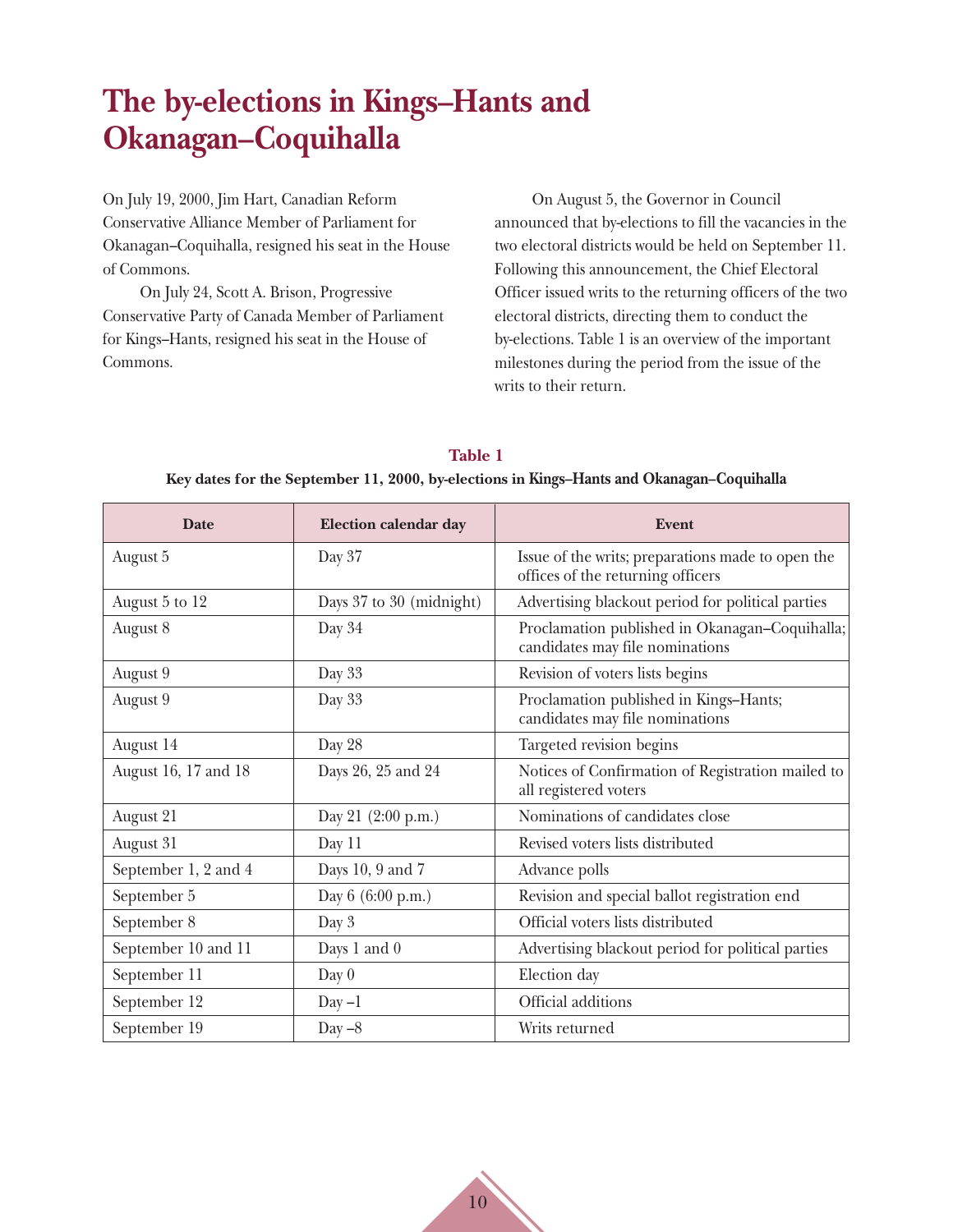## <span id="page-17-0"></span>**Communicating with voters**

In May, the agency published a brochure for Canadian Forces voters, explaining how to amend the *Statement of Ordinary Residence* that determines the electoral district for each voter in the Forces. The brochure was mailed to all members of the Forces, and the Canadian Forces newsletter *Maple Leaf* published an article on the subject on June 28, 2000. The article also appears on the Internet sites of Elections Canada and of the Judge Advocate General of the Department of National Defence.

After the writs were issued for the by-elections, Elections Canada mailed a general information booklet to each household in the electoral districts. It provided details on voting options, dates and locations. To make voters aware of important information and dates, such as advance polls and voting day, the agency purchased advertising in local and regional newspapers and radio stations.

As a pilot project for both by-elections, Elections Canada introduced a new reminder card to tell voters that they should already have received their notices of Confirmation of Registration. The follow-up reminder card advised them to call their local Elections Canada office if they did not receive a notice of Confirmation of Registration, if they received someone else's notice, or if the notice had errors in the name or address or the information was incomplete. An evaluation of the card's effect is still underway; if it proves positive, the reminder card could be used for future elections.

Two weeks before polling day, a special news release pointed out that election results from Kings–Hants could not be published in Okanagan–Coquihalla before the polls closed there at 7:00 p.m. The ban included publishing results on the Internet, a prohibition that attracted considerable media attention.

## **Communicating with candidates, official agents and auditors**

To help candidates, official agents and auditors understand and comply with the financing provisions of the *Canada Elections Act*, Elections Canada presented seminars in Kings–Hants and Okanagan–Coquihalla on August 18, 2000. Agency officials gave instructions on how to complete the *Candidate's Return Respecting Election Expenses*, and demonstrated the *Electronic Candidate's Return*.

## **Revising the voters lists**

For the ninth time since its creation in 1997, data from the National Register of Electors were used to produce the preliminary voters lists for the by-elections. The returning officers for both electoral districts reported a total of 7 012 additions, 3 458 moves within the electoral districts, 3 339 removals and 3 392 corrections recorded during the event on the preliminary voters lists, including persons voting under the Special Voting Rules who were added to the lists. This represents 12.4 percent of the 138 293 voters on the preliminary lists.

Of the 17 201 revisions performed during the event, including voters using the Special Voting Rules, 10 621 took place during the actual revision period from August 9 to September 5. An additional 6 580 revisions were performed as a result of registrations at the polls on election day. Table 2 shows the details of the revision transactions.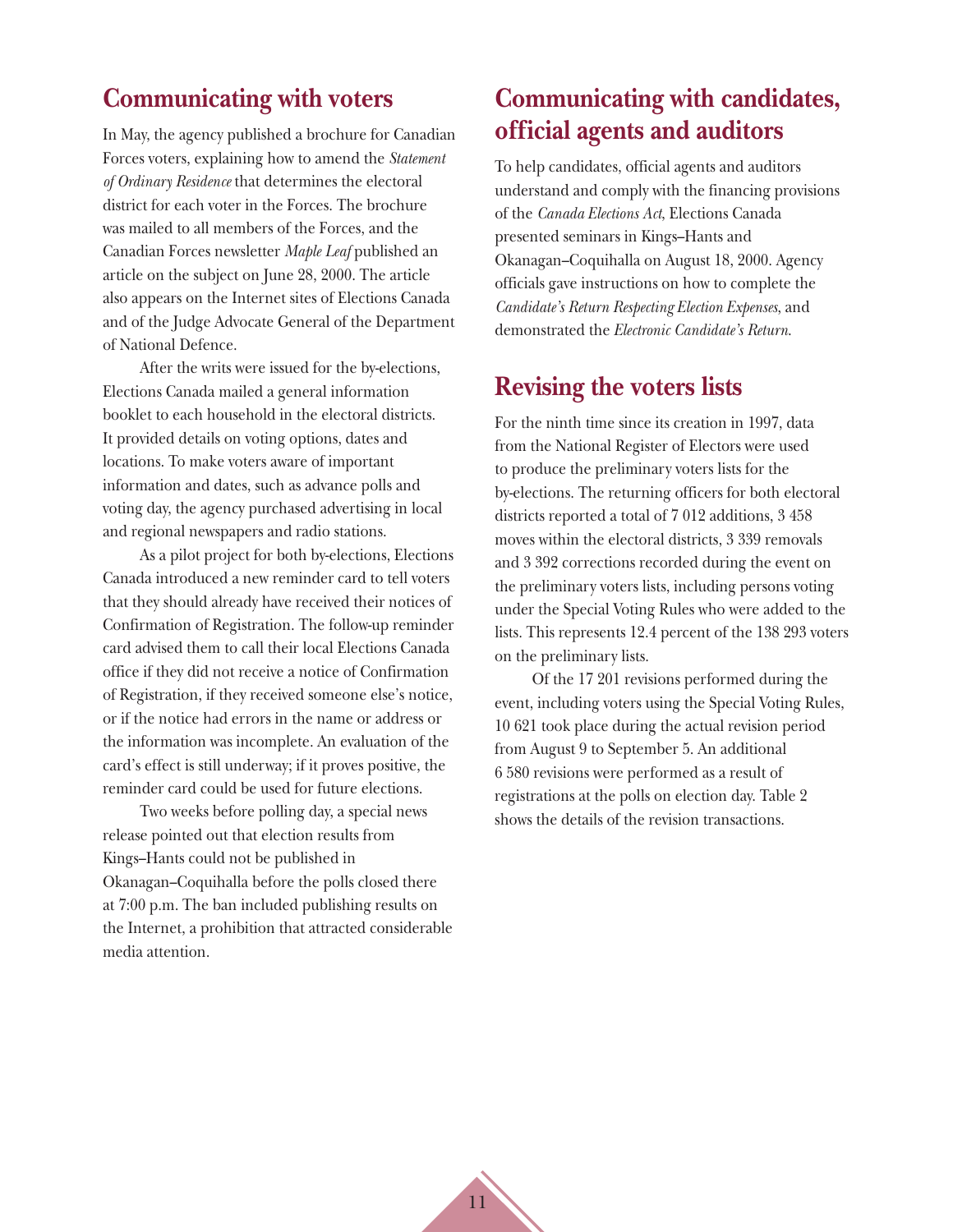#### **Table 2**

#### **Voters lists – revision transactions**

#### **Kings–Hants**

| <b>Calendar</b>     | Revision transactions <sup>1</sup> |          | <b>Cumulative totals</b> |  |
|---------------------|------------------------------------|----------|--------------------------|--|
|                     | <b>Preliminary lists</b>           |          | 66 243                   |  |
| Day 33              | Additions                          | $1\;633$ |                          |  |
| to                  | Corrections                        | 563      |                          |  |
| Day 11              | Removals                           | 347      |                          |  |
|                     | Moves                              | 1 2 4 5  |                          |  |
|                     | Total                              | $3\;788$ |                          |  |
|                     | <b>Revised lists</b>               |          | 67529                    |  |
| Day 10              | Additions                          | 429      | 2 0 6 2                  |  |
| to                  | Corrections                        | 148      | 711                      |  |
|                     | Removals                           | 55       | 402                      |  |
| Day 6               | Moves                              | 192      | 1437                     |  |
|                     | Total                              | 824      | 4612                     |  |
|                     | <b>Official</b> lists              |          | 67 903                   |  |
|                     | Additions                          | $1\;505$ | 3567                     |  |
|                     | Corrections                        | 571      | 1 2 8 2                  |  |
| <b>Election</b> day | Removals                           | 45       | 447                      |  |
|                     | Moves                              | 415      | 1852                     |  |
|                     | Total                              | 2536     | 7 1 4 8                  |  |
|                     | <b>Final lists</b>                 |          | 69 363                   |  |

<sup>1</sup> Includes voters registered to vote under the Special Voting Rules (members of the Canadian Forces, incarcerated voters, voters temporarily residing outside Canada).

### **Okanagan–Coquihalla**

| <b>Calendar</b>     | Revision transactions <sup>1</sup> |          | <b>Cumulative totals</b> |
|---------------------|------------------------------------|----------|--------------------------|
|                     | <b>Preliminary lists</b>           |          | 68 377                   |
| Day 33              | Additions                          | $1\;140$ |                          |
| to                  | Corrections                        | 639      |                          |
| Day 11              | Removals                           | 1706     |                          |
|                     | Moves                              | 840      |                          |
|                     | Total                              | $4\;325$ |                          |
|                     | <b>Revised lists</b>               |          | 67811                    |
| Day 10              | Additions                          | 541      | 1681                     |
| to                  | Corrections                        | 116      | 755                      |
| Day 6               | Removals                           | 909      | 2615                     |
|                     | Moves                              | 118      | 958                      |
|                     | Total                              | 1684     | 6 0 0 9                  |
|                     | <b>Official</b> lists              |          | 67443                    |
|                     | Additions                          | 1764     | 3445                     |
|                     | Corrections                        | 1 3 5 5  | 2 1 1 0                  |
| <b>Election</b> day | Removals                           | 277      | 2892                     |
|                     | Moves                              | 648      | 1606                     |
|                     | Total                              | 4 0 4 4  | 10 053                   |
|                     | <b>Final lists</b>                 |          | 68 930                   |

<sup>1</sup> Includes voters registered to vote under the Special Voting Rules (members of the Canadian Forces, incarcerated voters, voters temporarily residing outside Canada).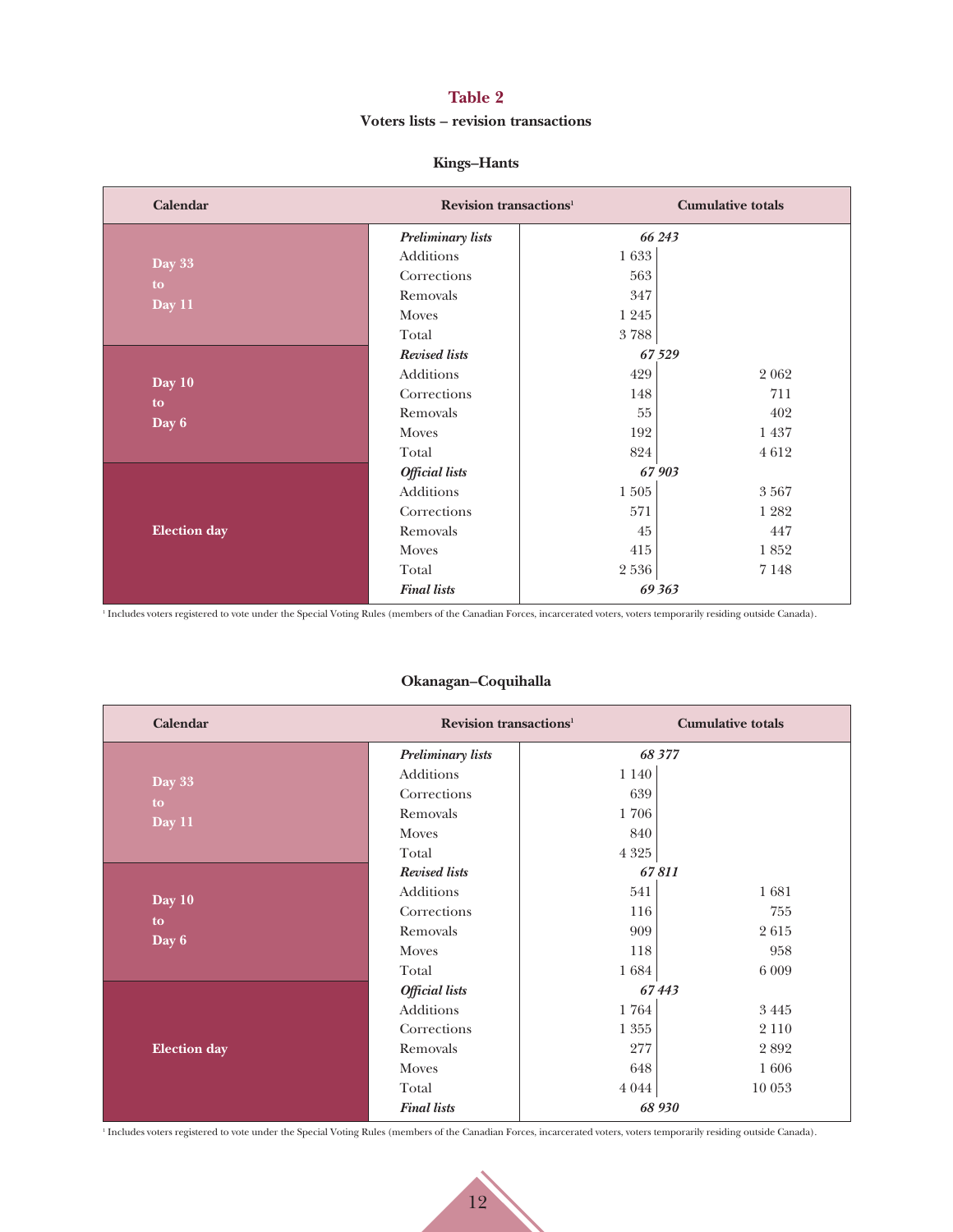## <span id="page-19-0"></span>**Voting in the by-elections**

### *Voter turnout*

In total, 55 151 of the 138 221 eligible voters cast their ballots in the two by-elections. For those unable to vote on election day, advance polls were held on September 1, 2 and 4. Most people voted on election day, September 11, at one of the 426 polling stations located throughout the electoral districts. All polling stations in Kings–Hants were open for 12 hours from

8:30 a.m. to 8:30 p.m., local time. The polling stations in Okanagan–Coquihalla were also open for 12 hours, from 7:00 a.m. to 7:00 p.m., local time.

Each of the 183 polling stations provided level access. Table 3 shows the details of polling station locations and accessibility.

Voter turnout was 39.5 percent in Kings–Hants and 40.3 percent in Okanagan–Coquihalla. At the 1997 general election, the voter turnout was 65.7 percent in Kings–Hants and 65.1 percent in Okanagan–Coquihalla.

### **Table 3 Polling sites**

|                            | <b>Kings-Hants</b>        |            | Okanagan-Coquihalla       |            | <b>Total</b>              |            |
|----------------------------|---------------------------|------------|---------------------------|------------|---------------------------|------------|
| <b>Building types</b>      | <b>Number</b><br>of sites | Percentage | <b>Number</b><br>of sites | Percentage | <b>Number</b><br>of sites | Percentage |
| <b>Band office</b>         | 1                         | 0.85       | $\overline{2}$            | 3.03       | 3                         | 1.64       |
| Church hall                | 9                         | 7.69       | $\overline{4}$            | 6.06       | 13                        | 7.10       |
| Commercial site            | $\overline{4}$            | 3.42       | $\overline{2}$            | 3.03       | 6                         | 3.28       |
| Community centre           | 61                        | 52.14      | 20                        | 30.30      | 81                        | 44.26      |
| Educational                | $\overline{4}$            | 3.42       | 18                        | 27.27      | 22                        | 12.02      |
| Federal building           | 1                         | 0.85       | $\Omega$                  | 0.00       | 1                         | 0.55       |
| Fire hall                  | 16                        | 13.68      | 1                         | 1.52       | 17                        | 9.29       |
| Hospital                   | $\theta$                  | 0.00       | $\overline{2}$            | 3.03       | $\overline{2}$            | 1.09       |
| Hostel for the elderly     | 7                         | 5.98       | 10                        | 15.15      | 17                        | 9.29       |
| Municipal or township hall | 1                         | 0.85       | $\theta$                  | 0.00       | 1                         | 0.55       |
| Other                      | $\overline{7}$            | 5.98       | 3                         | 4.55       | 10                        | 5.46       |
| Recreation centre          | $\theta$                  | 0.00       | $\overline{2}$            | 3.03       | $\overline{2}$            | 1.09       |
| Royal Canadian Legion hall | 6                         | 5.13       | $\overline{2}$            | 3.03       | 8                         | 4.37       |
| <b>Total</b>               | 117                       | $100\%$    | 66                        | 100%       | 183                       | $100\%$    |

#### **Location of polling sites**

#### **Types of polling stations**

| <b>Electoral district</b> | Ordinary | <b>Mobile</b> | <b>Advance</b> | <b>Total</b> |
|---------------------------|----------|---------------|----------------|--------------|
| Kings–Hants               | 214      |               |                | 229          |
| Okanagan-Coquihalla       | 209      |               | 13             | 227          |

#### **Polling station accessibility**

| <b>Electoral district</b> | <b>Total number of</b><br>polling stations | Accessible<br>polling stations | Percentage |
|---------------------------|--------------------------------------------|--------------------------------|------------|
| Kings–Hants               | 229                                        | 229                            | $100\%$    |
| Okanagan–Coquihalla       | 227                                        | 227                            | $100\%$    |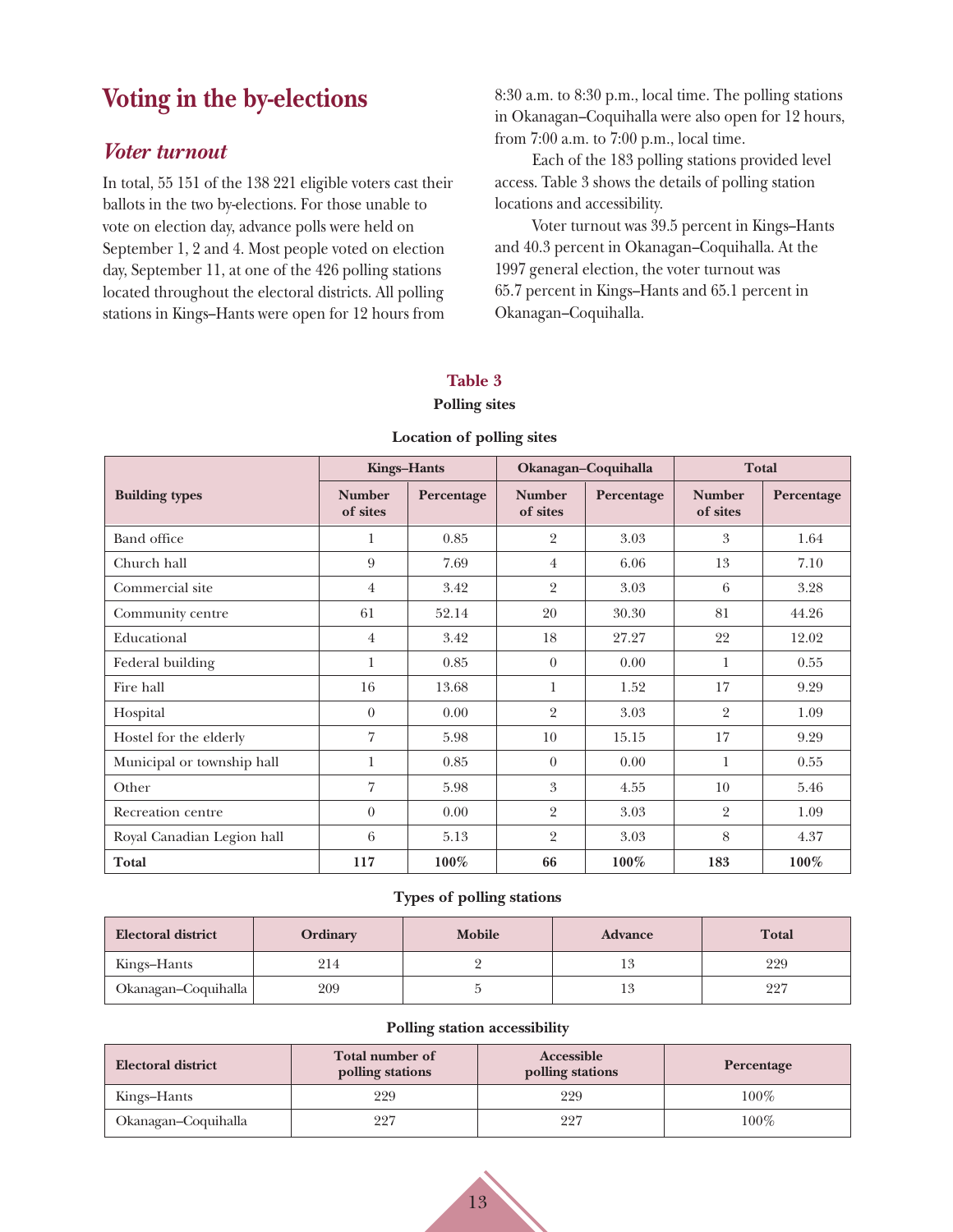As is always the case during elections or by-elections, residents of the electoral districts who did not wish to vote at the advance or ordinary polls, and residents travelling or temporarily residing outside Canada, could vote by mail-in ballot under the Special Voting Rules. Canadians abroad could obtain information about how to cast their ballots from the Department of Foreign Affairs and International Trade, through its diplomatic missions and consular posts. Members of the Canadian Forces, whether

based in Canada or elsewhere, were informed of their right to vote by the Department of National Defence.

Table 4 shows the number of registrations for voting by special ballot in each electoral district. The three lists of voters registered under group 1 of the Special Voting Rules are separate from the lists that are revised during an event. The voters registered under group 2 of the Special Voting Rules are also entered on the revised voters lists.

### **Table 4 Registrations under the Special Voting Rules**

|                                                                    | Number of ballots requested |                         |  |  |
|--------------------------------------------------------------------|-----------------------------|-------------------------|--|--|
| Categories of voters asking to vote under the Special Voting Rules | Kings-<br><b>Hants</b>      | Okanagan-<br>Coquihalla |  |  |
| Group $11$                                                         |                             |                         |  |  |
| Members of the Canadian Forces                                     | 808                         | 103                     |  |  |
| Incarcerated voters                                                | 3                           |                         |  |  |
| Voters temporarily residing outside Canada                         | 36                          | 21                      |  |  |
| Group 1 subtotal                                                   | 847                         | 125                     |  |  |
| Group $2^2$                                                        |                             |                         |  |  |
| Voters temporarily outside their electoral districts               | 7                           | 5                       |  |  |
| Voters voting in their electoral districts                         | 277                         | 319                     |  |  |
| Group 2 subtotal                                                   | 284                         | 324                     |  |  |
| Total number of registrations for voting by special ballot         | 1 1 3 1                     | 449                     |  |  |

<sup>1</sup>The three lists of voters registered under group 1 of the Special Voting Rules are separate from the list that is revised during an event.

<sup>2</sup> The voters registered under group 2 of the Special Voting Rules are also entered on the revised voters list.

#### **Table 5**

#### **Preliminary statistics on the number of ballots cast and voter turnout**

| Electoral<br>district | Number of<br>electors on<br>final lists | Ordinary<br>polls | <b>Advance</b><br>polls | <b>Special</b><br>Voting<br><b>Rules</b> | <b>Total</b><br>votes<br>cast | <b>Rejected</b><br><b>ballots</b> | <b>Total</b><br>valid<br>votes | <b>Voter</b><br>turnout<br>% |
|-----------------------|-----------------------------------------|-------------------|-------------------------|------------------------------------------|-------------------------------|-----------------------------------|--------------------------------|------------------------------|
| Kings–Hants           | 69 319                                  | 25 683            | 1 3 5 2                 | 373                                      | 27 408                        | 232                               | 27 176                         | 39.5                         |
| Okanagan–Coquihalla   | 68 902                                  | 24 680            | 2 7 1 0                 | 353                                      | 27 743                        | 124                               | 27619                          | 40.3                         |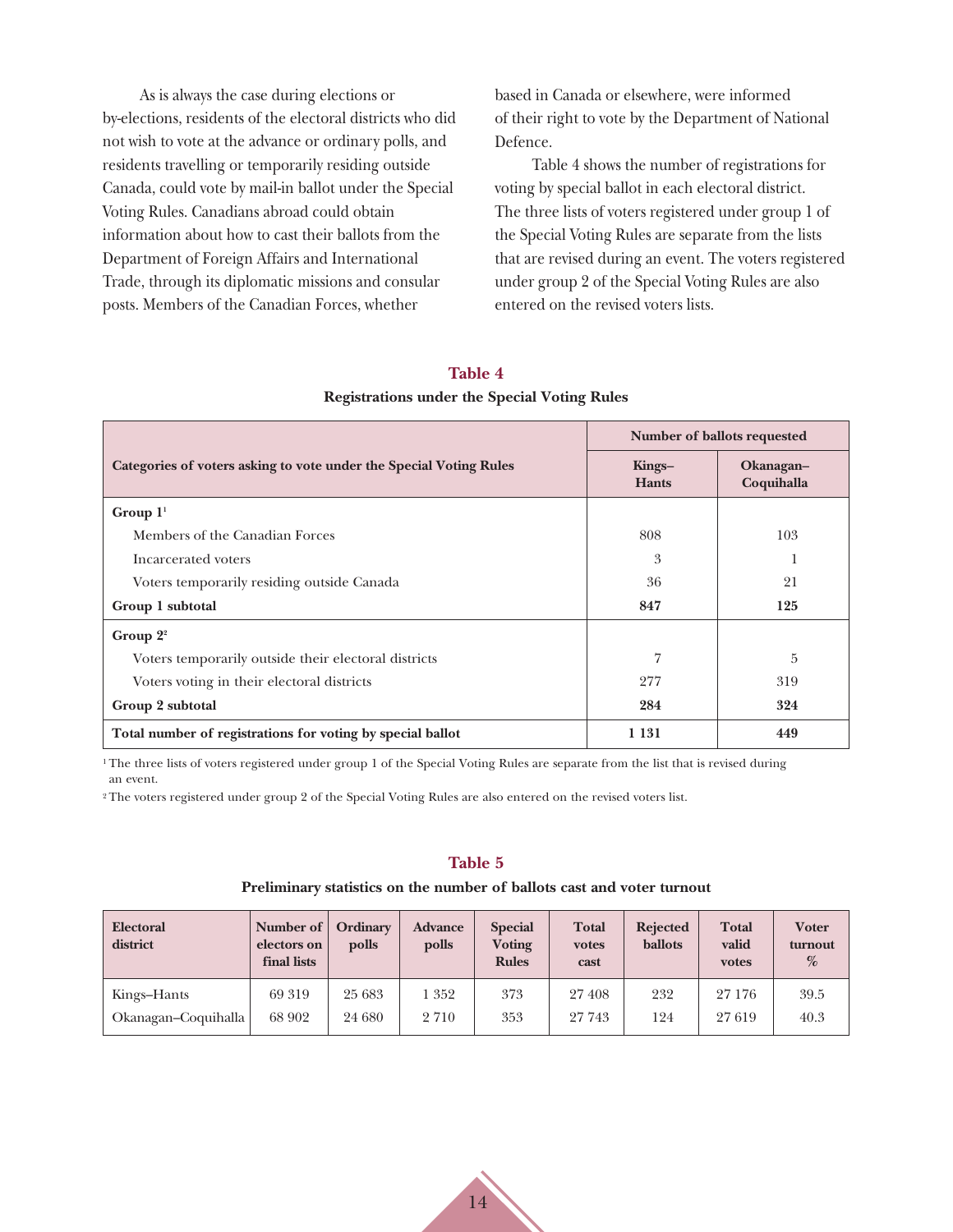## <span id="page-21-0"></span>**The candidates and by-election results**

The deadline for nominating candidates was 2:00 p.m. on August 21, 2000. The deadline for withdrawal or for making corrections to information on candidates' nomination papers was 5:00 p.m. that same day.

Of the 10 registered federal political parties, three chose to nominate candidates in the Kings–Hants by-election: the Canadian Reform Conservative Alliance, the New Democratic Party and the Progressive Conservative Party of Canada. There was one independent candidate, and one with no political affiliation.

In the Okanagan–Coquihalla by-election, four registered parties nominated candidates: the Canadian Action Party, the Canadian Reform Conservative Alliance, the New Democratic Party, and The Green Party of Canada. There were four independent candidates.

Once nominations closed, the lists of official candidates were transmitted to Canadian diplomatic missions and consular posts by the Department of Foreign Affairs and International Trade, and to Canadian Forces bases by the Department of National Defence. The lists were also posted on the Elections Canada Web site.

On election night, the Event Results System used in both electoral districts was linked to Elections Canada's central computer. As votes were counted, the numbers were transmitted to the server in Ottawa for posting on the Web site.

The Rt. Hon. Joe Clark (leader of the Progressive Conservative Party of Canada) was elected in Kings–Hants, and Stockwell Day (leader of the Canadian Reform Conservative Alliance) was elected in Okanagan–Coquihalla.

| <b>Candidate</b>     | <b>Political affiliation</b>             | <b>Valid votes</b><br>obtained | Percentage |
|----------------------|------------------------------------------|--------------------------------|------------|
| <b>Kings-Hants</b>   |                                          |                                |            |
| <b>Joe Clark</b>     | Progressive Conservative Party of Canada | 14525                          | 53.44      |
| Gerry Fulton         | Canadian Reform Conservative Alliance    | 4 3 8 5                        | 16.13      |
| Kaye Johnson         | New Democratic Party                     | 7375                           | 27.13      |
| Alex Neron           | No Affiliation                           | 670                            | 2.46       |
| John C. Turmel       | Independent                              | 221                            | 0.81       |
| <b>Total</b>         |                                          | 27 176                         | 99.97      |
| Okanagan-Coquihalla  |                                          |                                |            |
| Dennis Earl Baker    | Independent                              | 223                            | 0.80       |
| <b>Stockwell Day</b> | Canadian Reform Conservative Alliance    | 19417                          | 70.30      |
| Ken Ellis            | New Democratic Party                     | 3470                           | 12.56      |
| Rad Gajic            | Independent                              | 108                            | 0.39       |
| Jack William Peach   | Canadian Action Party                    | 1 1 5 9                        | 4.19       |
| Joan Russow          | The Green Party of Canada                | 2 1 1 5                        | 7.65       |
| M. Boris St-Maurice  | Independent                              | 438                            | 1.58       |
| <b>Jim Strauss</b>   | Independent                              | 689                            | 2.49       |
| <b>Total</b>         |                                          | 27 619                         | 99.96      |

#### **Table 6**

#### **Preliminary statistics on valid votes obtained, by candidate**